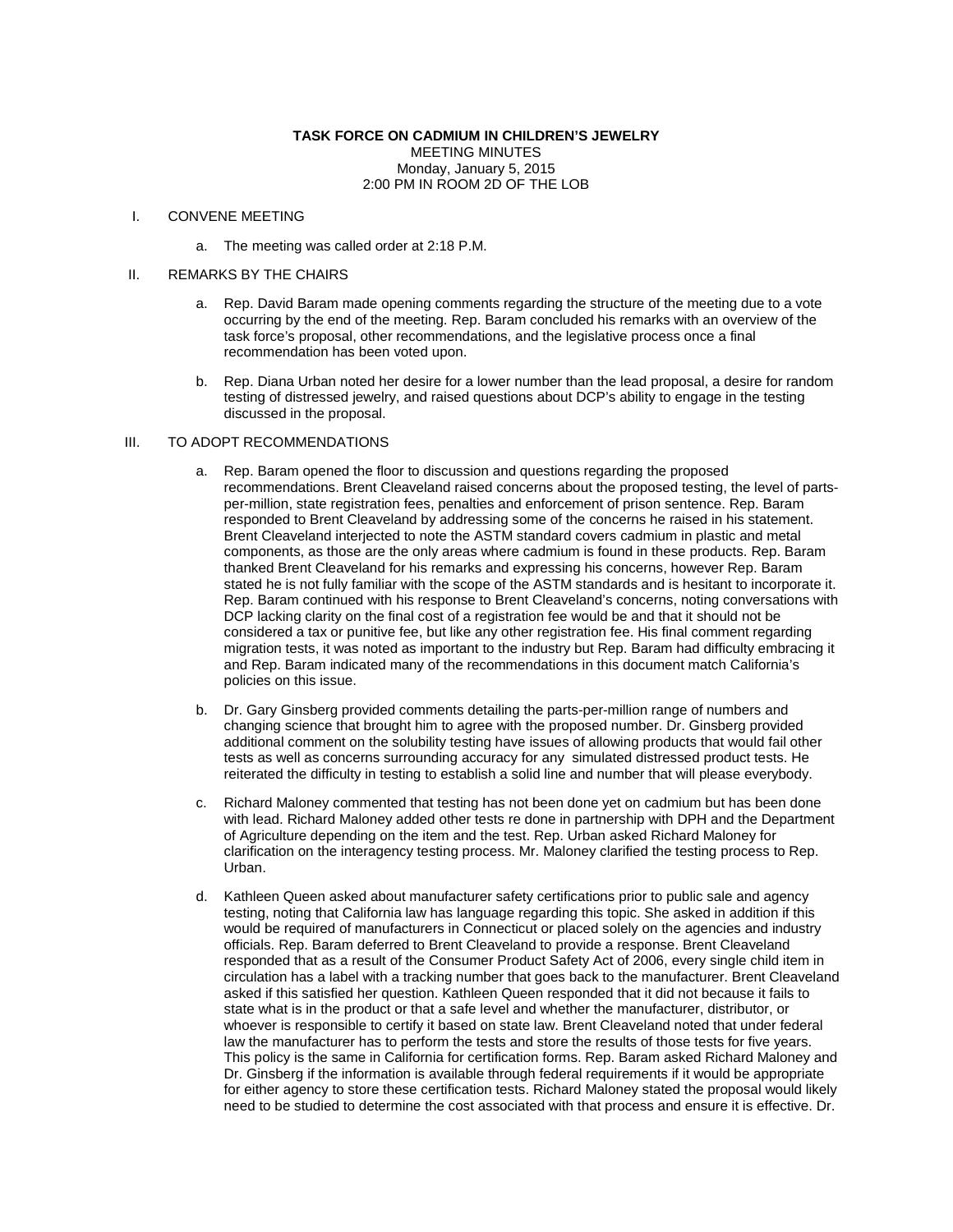Ginsberg raised a concern that if it is not unique then it becomes a more duplicitous process. Richard Maloney added that DCP does engage in lot of labeling requirements and it is a part of credentialing of a manufacturer.

- e. Rep. Baram asked Richard Maloney that if DCP were conducting these tests, they would have the right to ask for verification from prior tests that were done for certification. Richard Maloney stated he felt those would be considered two separate proposals. From an enforcement point of view, the current proposal provided would give DCP the authority to seize any documents or tests in order to confirm and verify what they are seeing. Secondary to that, Richard Maloney stated a proactive registration test up front would allow for credentialing. Each idea, however, should be viewed as a separate proposal.
- f. Anthony DéGeorge provided comments regarding certificates of compliance regarding lead, stating that they also have certificates that cover cadmium. Rep. Baram asked for further clarification regarding certifications and whether it could be transmitted from a company to the state. Anthony DéGeorge responded that the certificate could be transmitted to the state, with test results coming from an accredited, third party lab and not their own in-house lab.
- g. Rep. Dan Carter commented on the access to the certifications from products being shipped into the U.S. as well. Anthony DéGeorge elaborated on Rep. Carter's comments, stating the manufacturers have to test their products by component on their own before their company does testing and sends the components to an independent lab. Anthony DéGeorge asked Rep. Baram about the coating parts-per-million (PPM) requirements. Rep. Baram deferred to Dr. Ginsberg. Dr. Gisnberg responded that the surface coating has proven to be more completely bioavailable compared to the solid total content piece of jewelry. Dr. Ginsberg added that it is important have stronger standards for components that can be dislodged or scratched off a surface and ingested. He stated the 75PPM standard on the surface comes from ASTM standards. Anthony DéGeorge asked whether the proposal was for total content or soluble testing. Dr. Ginsberg responded that it is total. He stated 75PPM soluble is from the 1995 E.U. standard. Dr. Ginsberg stated that the total content standard for the coating is appropriate. Anthony DéGeorge thanked Dr. Ginsberg for his comments, as he was questioning the difference between having the 75 and 300 PPM standards on different aspects of the item versus a single number for both components. Dr. Ginsberg noted Anthony DéGeorge's question is good to ask, but that two numbers makes sense from a bioavailability perspective and to simplify things.
- h. Rep. Carter indicated his support of the recommendations to move them forward, but hoped his concerns regarding fines and state regulations and the concerns raised by others could be further addressed during the legislative session to avoid any confusion and adhere to ASTM standards.
- i. Brent Cleaveland noted the biggest fear for manufacturers when it comes to compliance and enforcement is the risk of recall. He went on to discuss the manufacturing costs of children's jewelry in China and the complexity of establishing agreements for production.
- j. Anne Hulick stated that she still struggles with the ASTM standard in relation to cadmium's bioavailability and that the ingestion or wear and tear caused by a child chewing/sucking on jewelry is not a one-time incident.
- k. Kathleen Queen provided comment about the debate's similarity to lead when it became a rising public health issue. She added that research around cadmium in products has concluded lower levels are consistently better towards reducing health risks. Dr. Ginsberg clarified policies being enacted in other countries based on a potential exposure rate. Dr. Ginsburg then discussed the bioaccumulation of chronic ingestion or exposure versus a one-time or very limited occurrence of ingestion.
- l. Rep. Vargas provided his comments regarding the proposed recommendations, noting continued concern over the risk of chronic exposure. He went on to discuss the risks that are inherent with products produced in China, noting examples of imported products being knock-offs and failing to meet standards only after it has entered the marketplace.
- m. Rep. Baram asked Dr. Ginsberg regarding solubility whether any language needs to be added prior to approving the proposed recommendation. Dr. Ginsberg responded that the language regarding total content as it stands is a bit vague and it would be better clarify that for the surface coating testing standards. Dr. Ginsberg added that it would be an easy check for DCP credentialing